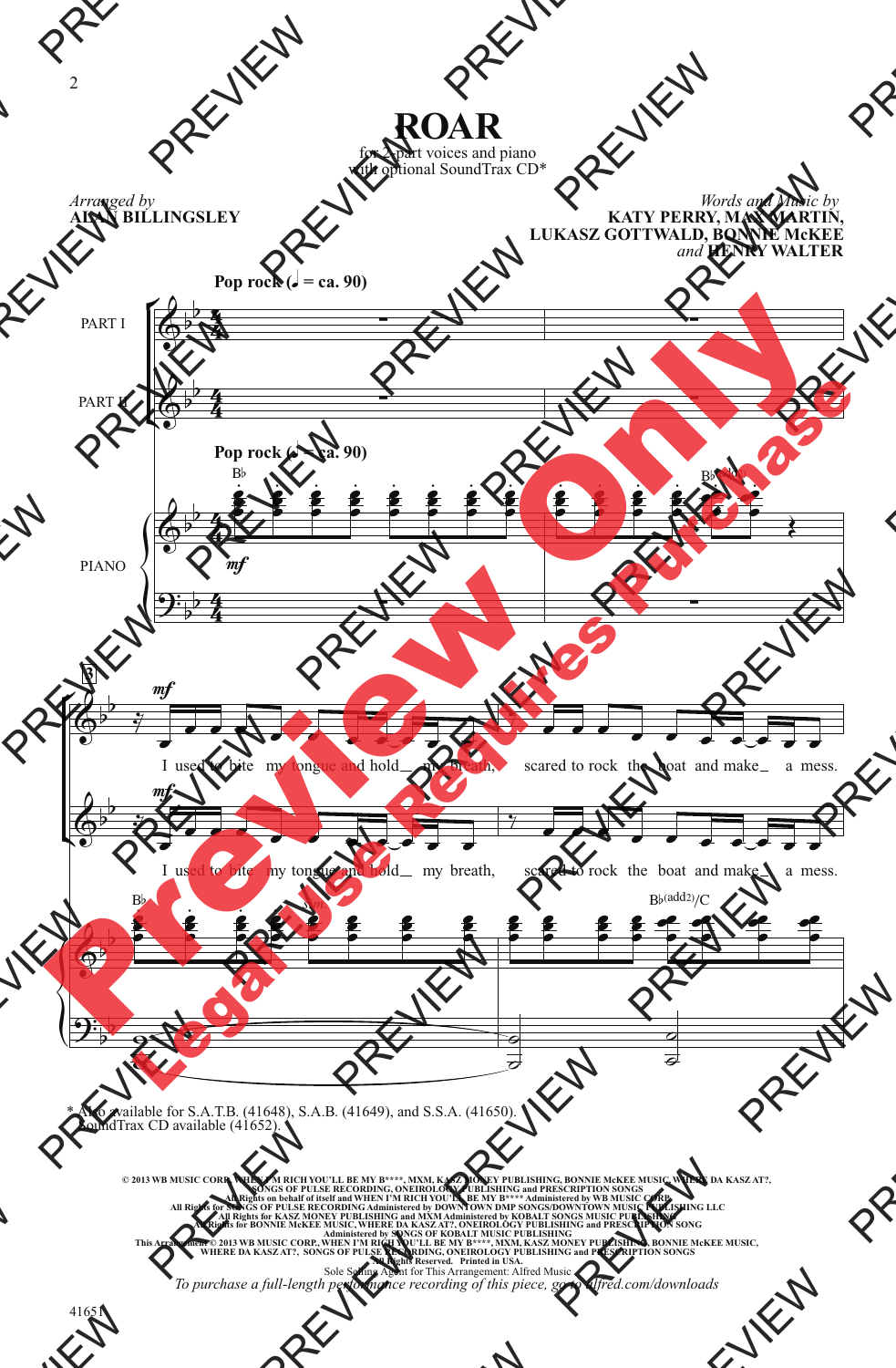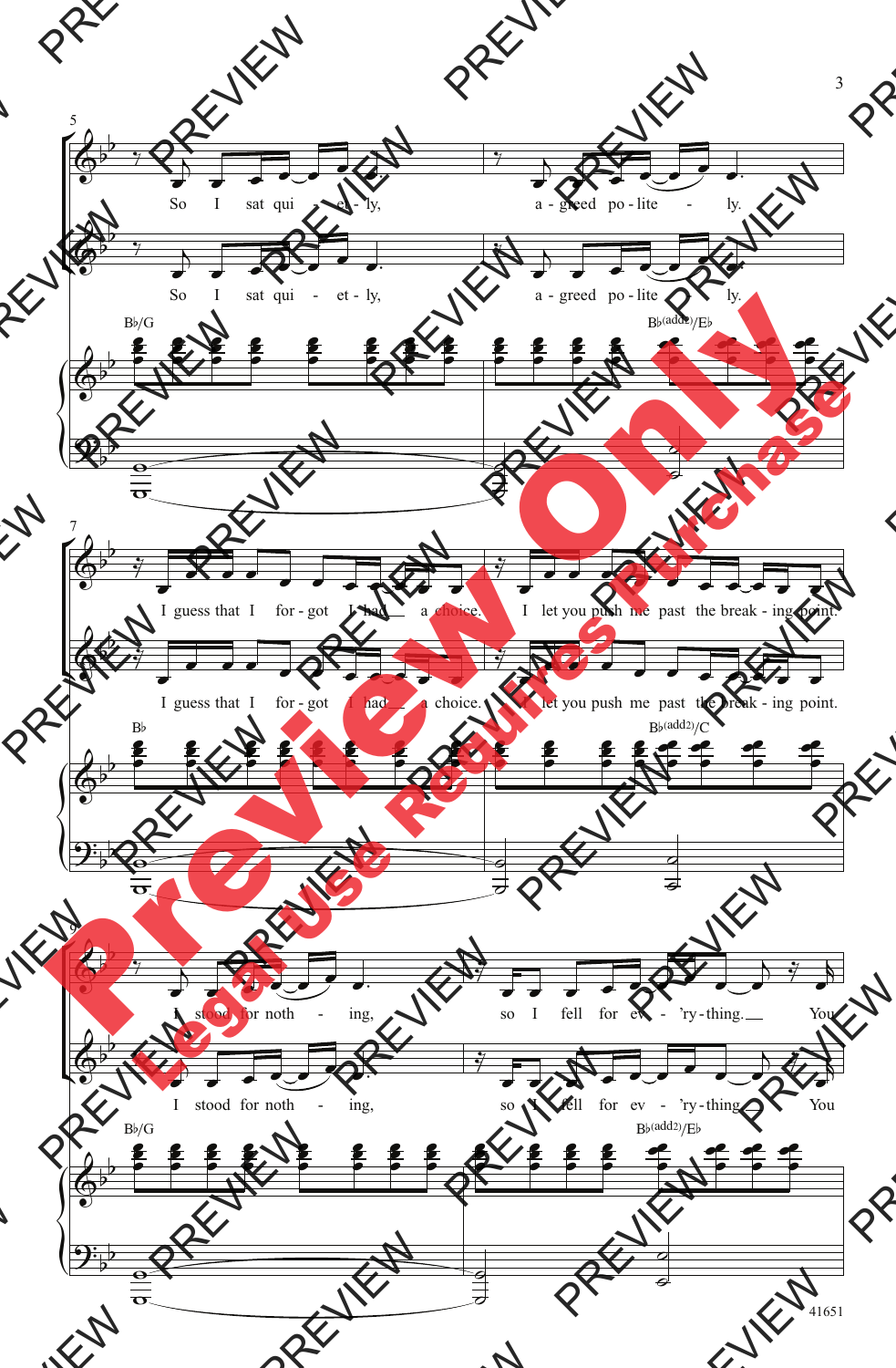

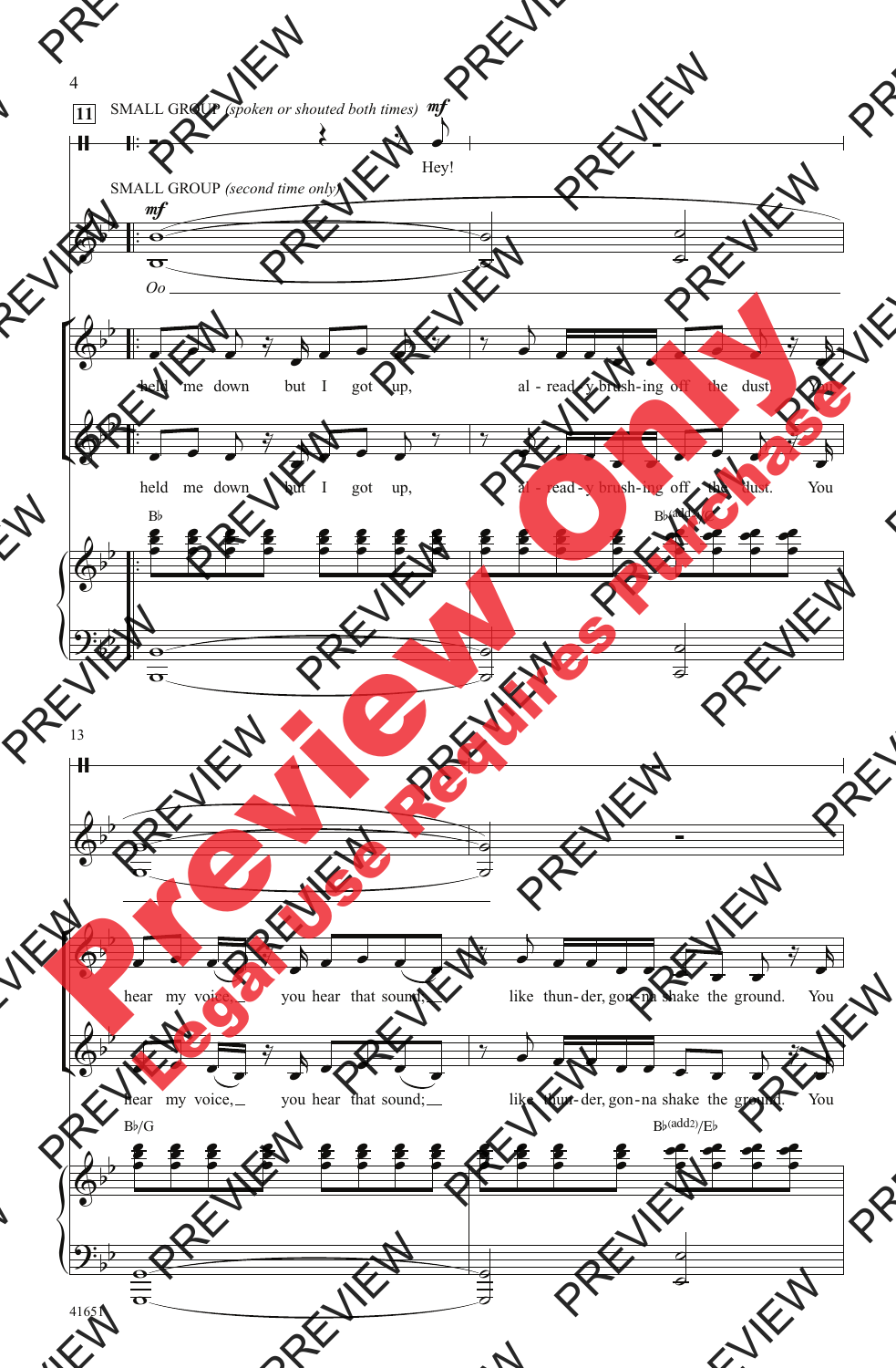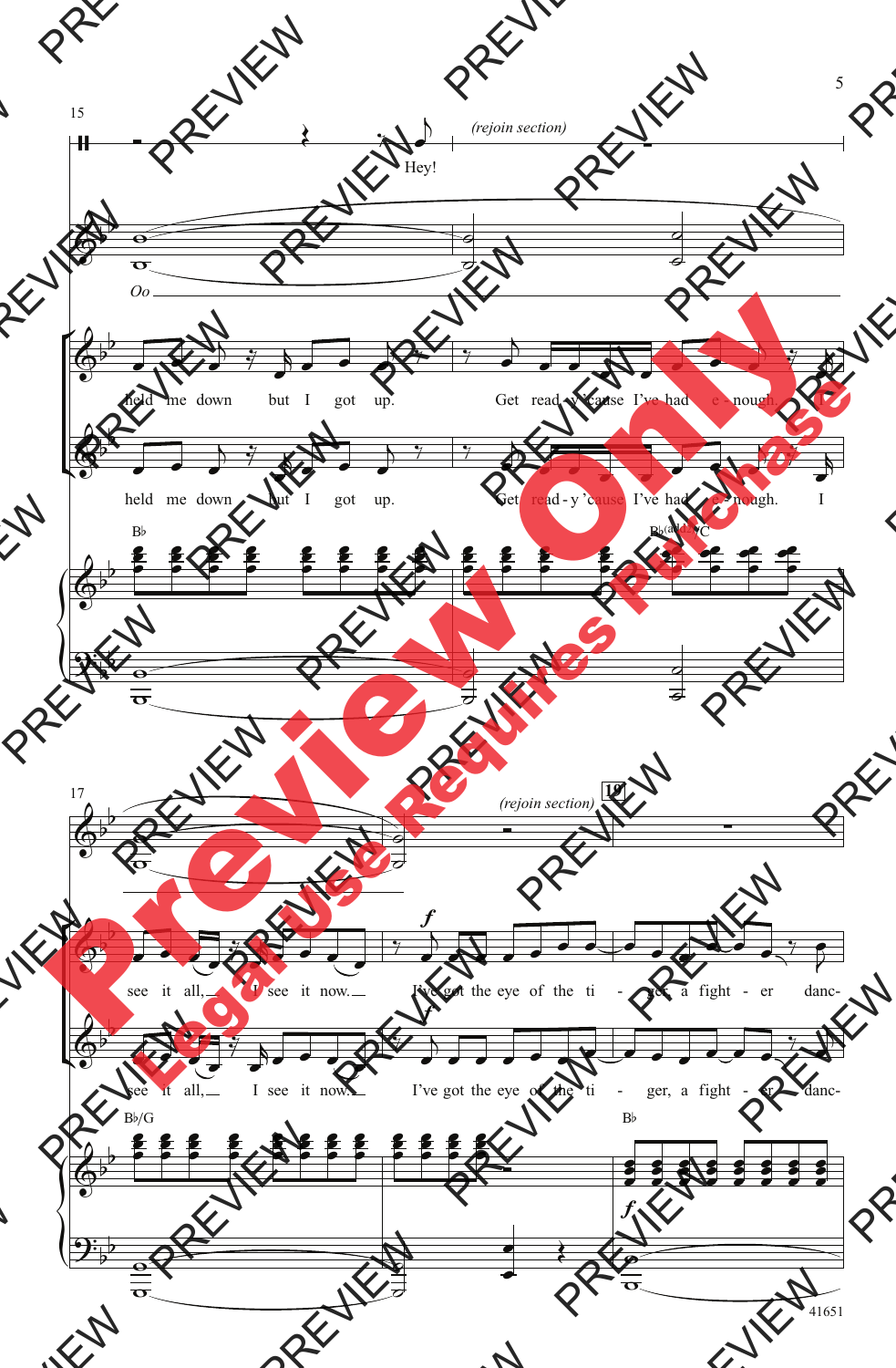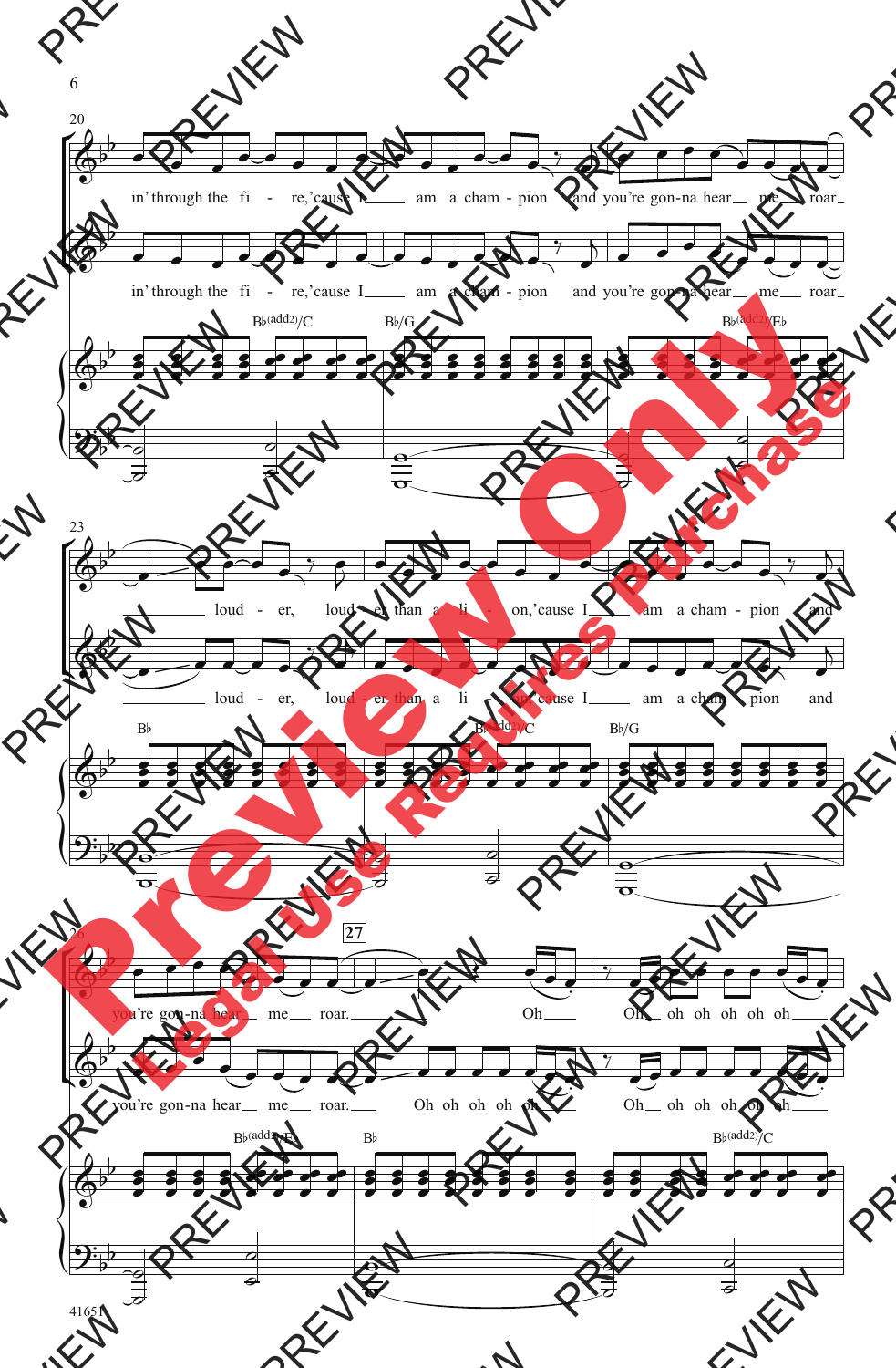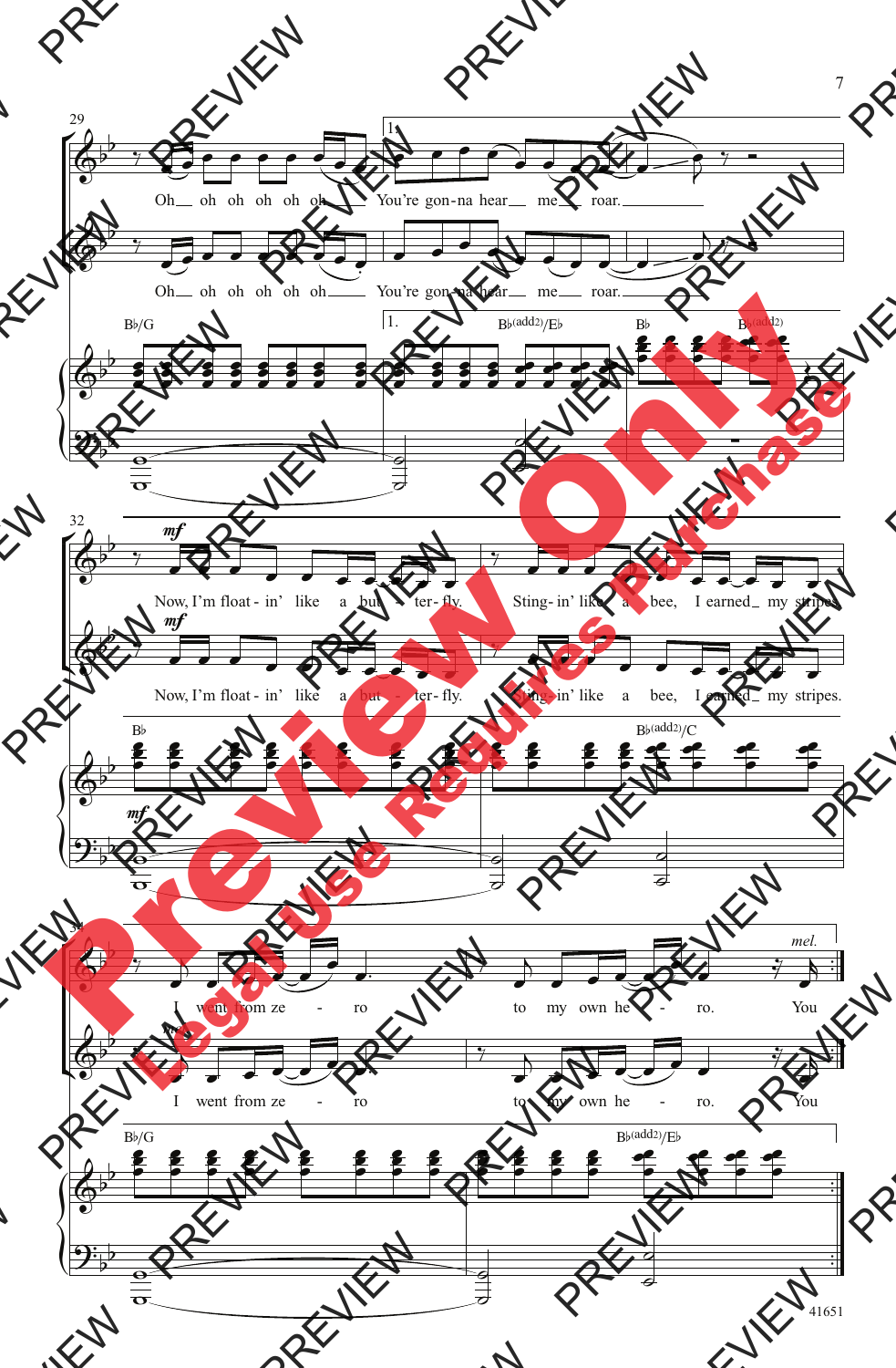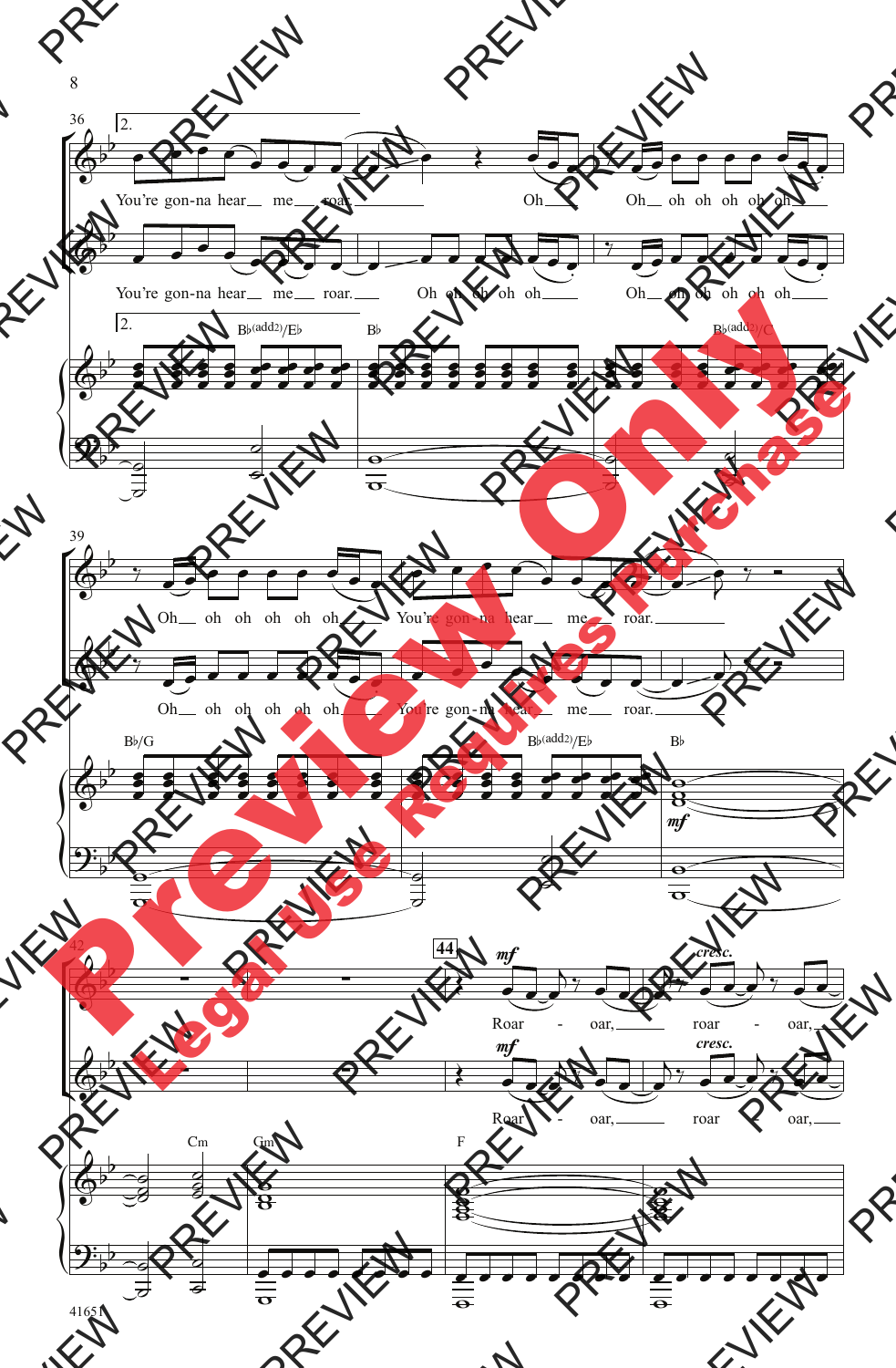

41651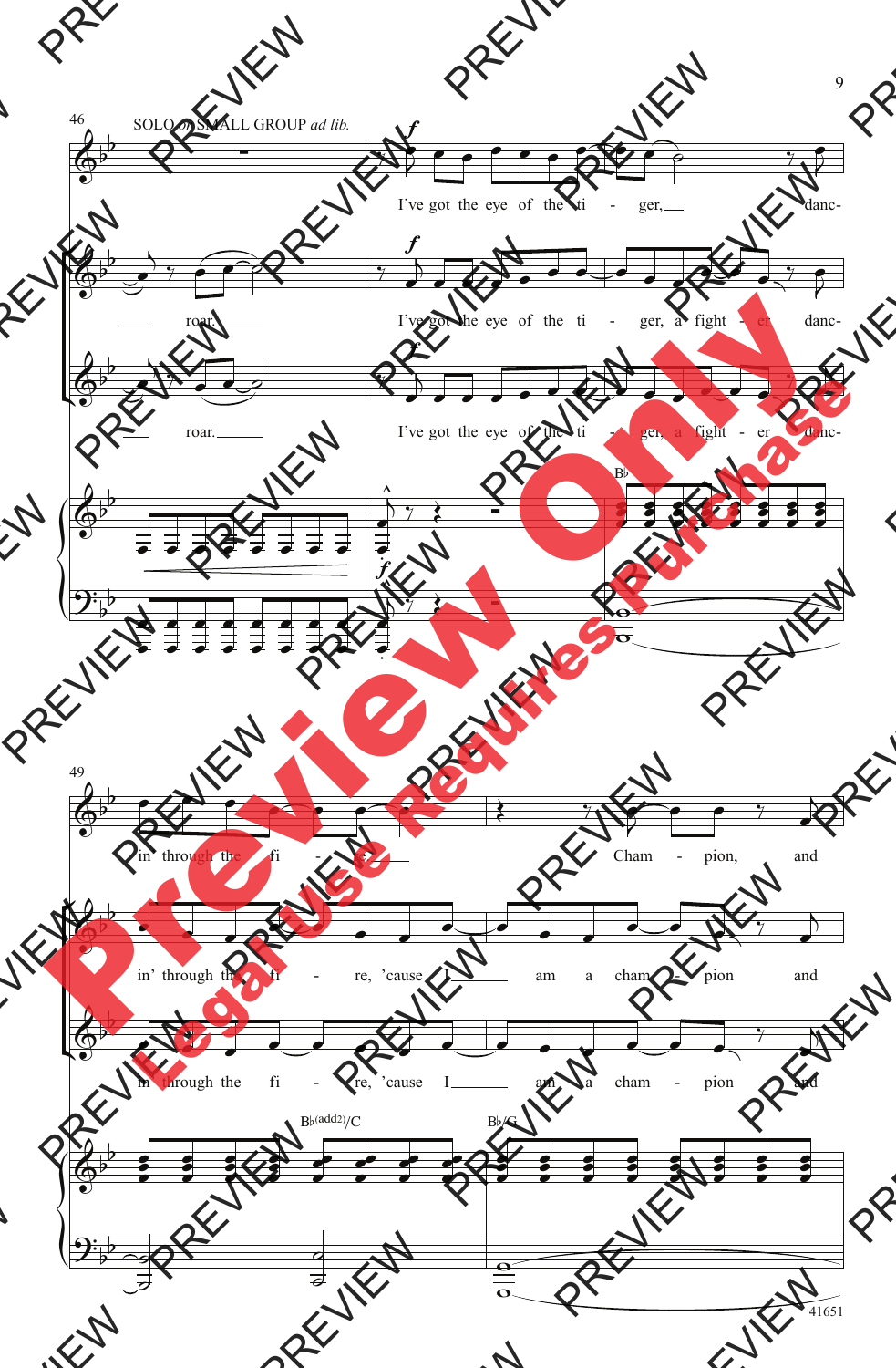

41651

10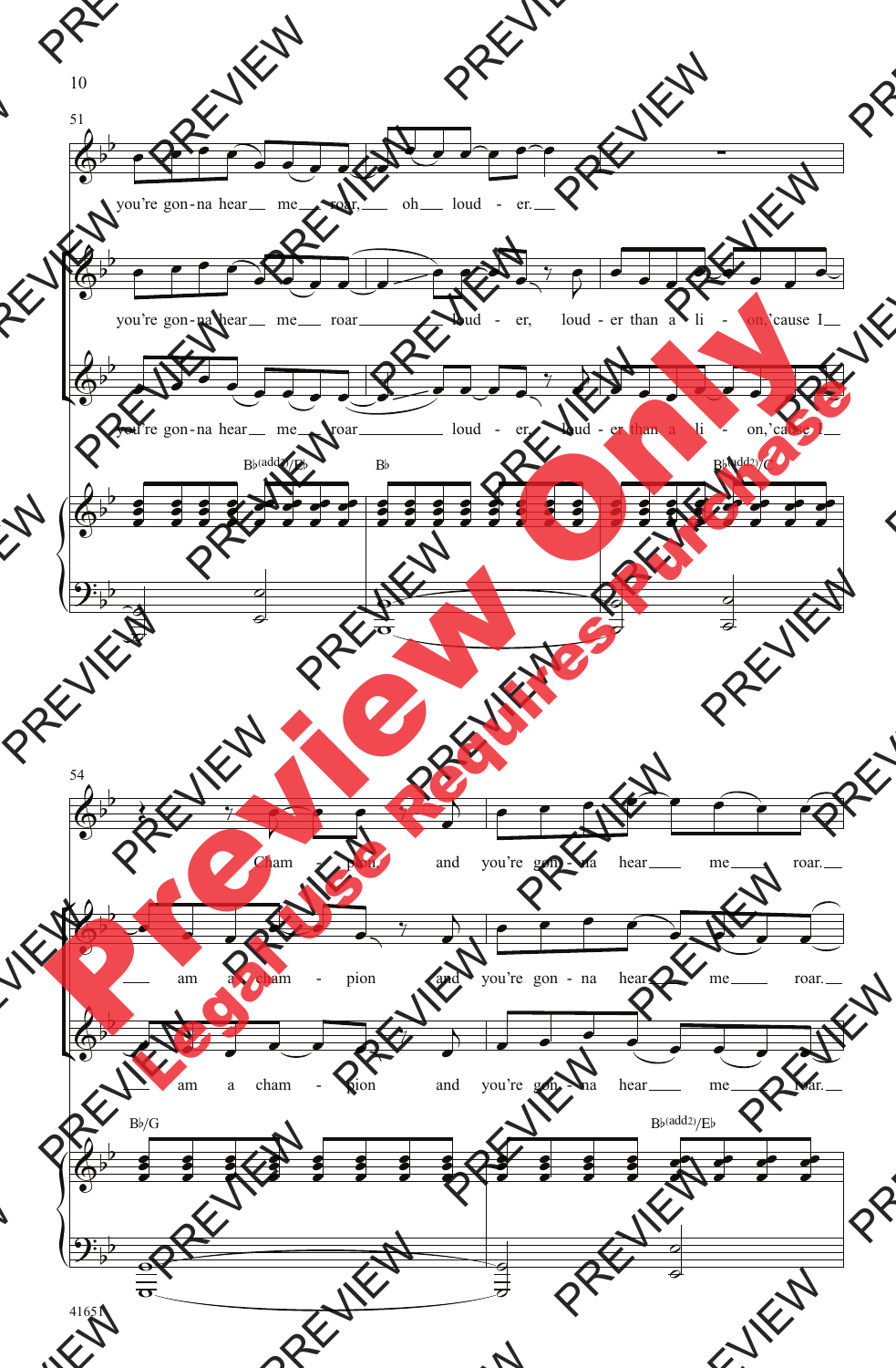![](_page_9_Figure_0.jpeg)